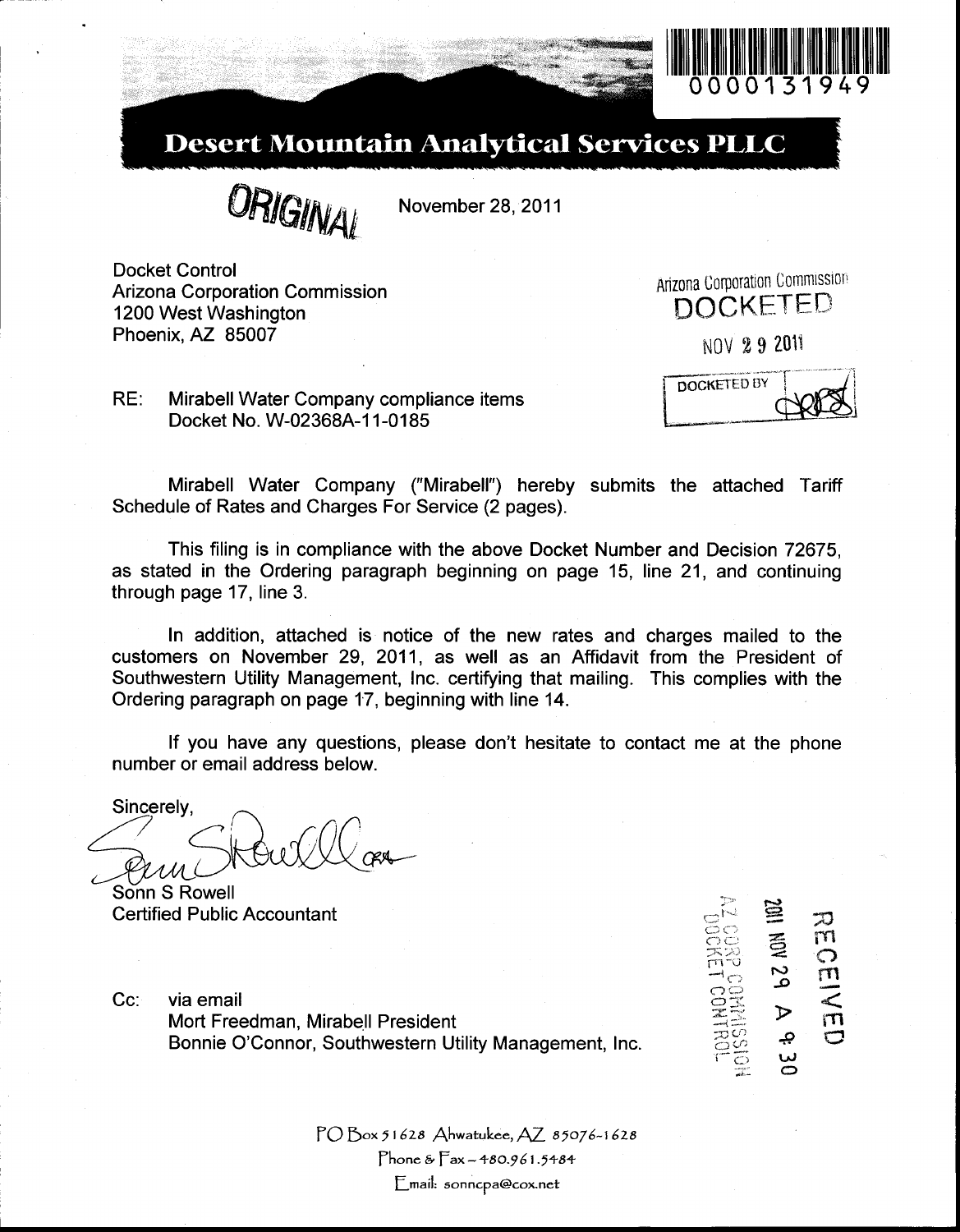$\cdot$  .

# **TARIFF SCHEDULE OF RATES AND CHARGES FOR SERVICE**

**Approved by the Arizona Corporation Commission in Decision No. Rates and charges herein effective for all service provided on and after: 72675 December 1,2011** 

| <b>MONTHLY USAGE CHARGES</b>  |            |  |  |  |
|-------------------------------|------------|--|--|--|
| $5/8 \times 3/4$ - Inch Meter | 20.00<br>S |  |  |  |
| 3/4 - Inch Meter              | 30.00      |  |  |  |
| 1 - Inch Meter                | 50.00      |  |  |  |
| 1 1/2 - Inch Meter            | 100.00     |  |  |  |
| 2 - Inch Meter                | 160.00     |  |  |  |
| 3 - Inch Meter                | 320.00     |  |  |  |
| 4 - Inch Meter                | 500.00     |  |  |  |
| 6 - Inch Meter                | 1.000.00   |  |  |  |

| <b>COMMODITY RATES (PER 1,000 GALLONS)</b>                               |    |       |  |
|--------------------------------------------------------------------------|----|-------|--|
| $5/8 \times 3/4$ and 3/4-lnch Meters                                     |    |       |  |
| 1 - 2,000 Gallons                                                        | \$ | 2.50  |  |
| 2,001 to 8,000 Gallons                                                   |    | 4.35  |  |
| Over 8,000 Gallons                                                       |    | 8.00  |  |
| All other Meter sizes                                                    |    |       |  |
| 1 to 10,000 Gallons                                                      | \$ | 4.35  |  |
| Over 10,000 Gallons                                                      |    | 8.00  |  |
| Temporary management fee surcharge<br>- per month all meter sizes - from |    |       |  |
| December 2011 through April 2013                                         | \$ | 10.00 |  |

| SERVICE LINE AND METER INSTALLATION CHARGES |                                       |                     |    |                     |    |                     |  |  |  |  |  |  |  |  |  |  |  |  |  |                      |  |                      |
|---------------------------------------------|---------------------------------------|---------------------|----|---------------------|----|---------------------|--|--|--|--|--|--|--|--|--|--|--|--|--|----------------------|--|----------------------|
| (Refundable pursuant to A.A.C. R14-2-405)   | <b>Service Line</b><br><b>Charges</b> |                     |    |                     |    |                     |  |  |  |  |  |  |  |  |  |  |  |  |  | <b>Meter Charges</b> |  | <b>Total Charges</b> |
| 5/8-inch x 3/4-inch Meter                   | \$                                    | 430.00              | \$ | 130.00              | S. | 560.00              |  |  |  |  |  |  |  |  |  |  |  |  |  |                      |  |                      |
| 3/4-inch Meter                              |                                       | 430.00              |    | 230.00              |    | 660.00              |  |  |  |  |  |  |  |  |  |  |  |  |  |                      |  |                      |
| 1-inch Meter                                |                                       | 480.00              |    | 290.00              |    | 770.00              |  |  |  |  |  |  |  |  |  |  |  |  |  |                      |  |                      |
| 1 1/2-inch Meter                            |                                       | 535.00              |    | 500.00              |    | 1.035.00            |  |  |  |  |  |  |  |  |  |  |  |  |  |                      |  |                      |
| 2-inch Turbine Meter                        |                                       | 815.00              |    | 1.020.00            |    | 1,835.00            |  |  |  |  |  |  |  |  |  |  |  |  |  |                      |  |                      |
| 2-inch Compound Meter                       |                                       | 815.00              |    | 1.865.00            |    | 2,680.00            |  |  |  |  |  |  |  |  |  |  |  |  |  |                      |  |                      |
| 3-inch Turbine Meter                        |                                       | 1.030.00            |    | 1.645.00            |    | 2.675.00            |  |  |  |  |  |  |  |  |  |  |  |  |  |                      |  |                      |
| 3-inch Compound Meter                       |                                       | 1,150.00            |    | 2.520.00            |    | 3,670.00            |  |  |  |  |  |  |  |  |  |  |  |  |  |                      |  |                      |
| 4-inch Turbine Meter                        |                                       | 1.460.00            |    | 2,620.00            |    | 4.080.00            |  |  |  |  |  |  |  |  |  |  |  |  |  |                      |  |                      |
| 4-inch Compound Meter                       |                                       | 1.640.00            |    | 3,595.00            |    | 5.235.00            |  |  |  |  |  |  |  |  |  |  |  |  |  |                      |  |                      |
| 6-inch Turbine Meter                        |                                       | 2.180.00            |    | 4,975.00            |    | 7.155.00            |  |  |  |  |  |  |  |  |  |  |  |  |  |                      |  |                      |
| 6-inch Compound Meter                       |                                       | 2.300.00            |    | 6,870.00            |    | 9.170.00            |  |  |  |  |  |  |  |  |  |  |  |  |  |                      |  |                      |
| Over 6-inch Meters                          |                                       | <b>Actual Costs</b> |    | <b>Actual Costs</b> |    | <b>Actual Costs</b> |  |  |  |  |  |  |  |  |  |  |  |  |  |                      |  |                      |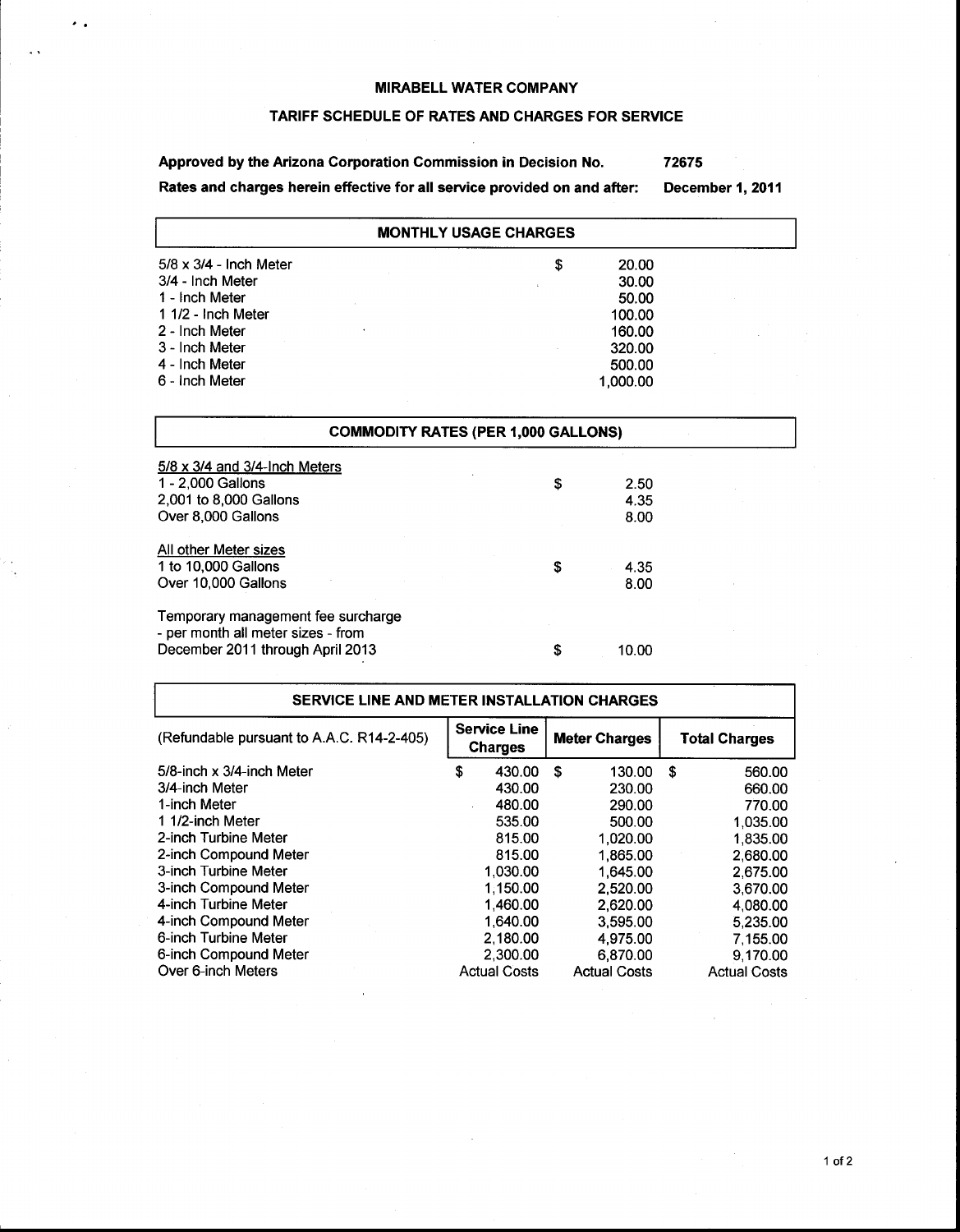#### TARIFF SCHEDULE OF RATES AND CHARGES FOR SERVICE

Approved by the Arizona Corporation Commission in Decision No. Rates and charges herein effective for **all** service provided on and after: **72675**  December **1, 2011** 

| <b>SERVICE CHARGES</b>              |    |       |  |
|-------------------------------------|----|-------|--|
| Establishment                       | \$ | 25.00 |  |
| Reconnection (Delinquent)           |    | 30.00 |  |
| Meter Test (if correct)             |    | 40.00 |  |
| Deposit                             |    | (a)   |  |
| Deposit Interest                    |    | (a)   |  |
| Re-Establishment (Within 12 Months) |    | (b)   |  |
| <b>NSF Check</b>                    | \$ | 25.00 |  |
| Deferred Payment - Per Month        |    | 1.50% |  |
| Meter Re-Read (If Correct)          | S  | 20.00 |  |
| Late Payment Charge per month       |    | 1.50% |  |
| Service Charge (After Hours)        | S  | 35.00 |  |

| <b>Monthly Service Charge for Fire Sprinkler</b> |  |                   |  |  |
|--------------------------------------------------|--|-------------------|--|--|
| 4-inch or smaller                                |  | (c)               |  |  |
| 6-inch                                           |  | (c)               |  |  |
| 8-inch                                           |  | $\left( $         |  |  |
| 10-inch                                          |  | $\left( c\right)$ |  |  |
| Larger than 10-inch                              |  | (c)               |  |  |

(a) Per Commission Rule A.A.C. R-14-2-403.B.

(b) Per Rule R-14-2-403.D. Monthly minimum times the number of months off the system.

(c) 2% of monthly minimum for a comparable sized meter connection but no less than \$10.00 per month. The service for the fire sprinklers is only applicable for service lines separate and distinct from the primary water service line.

In addition to collecting its regular rates and charges, the Company shall collect from its customers a proportionate share of any privilege, sales, or use tax as provided for in A.A.C. *R14-2409(D).*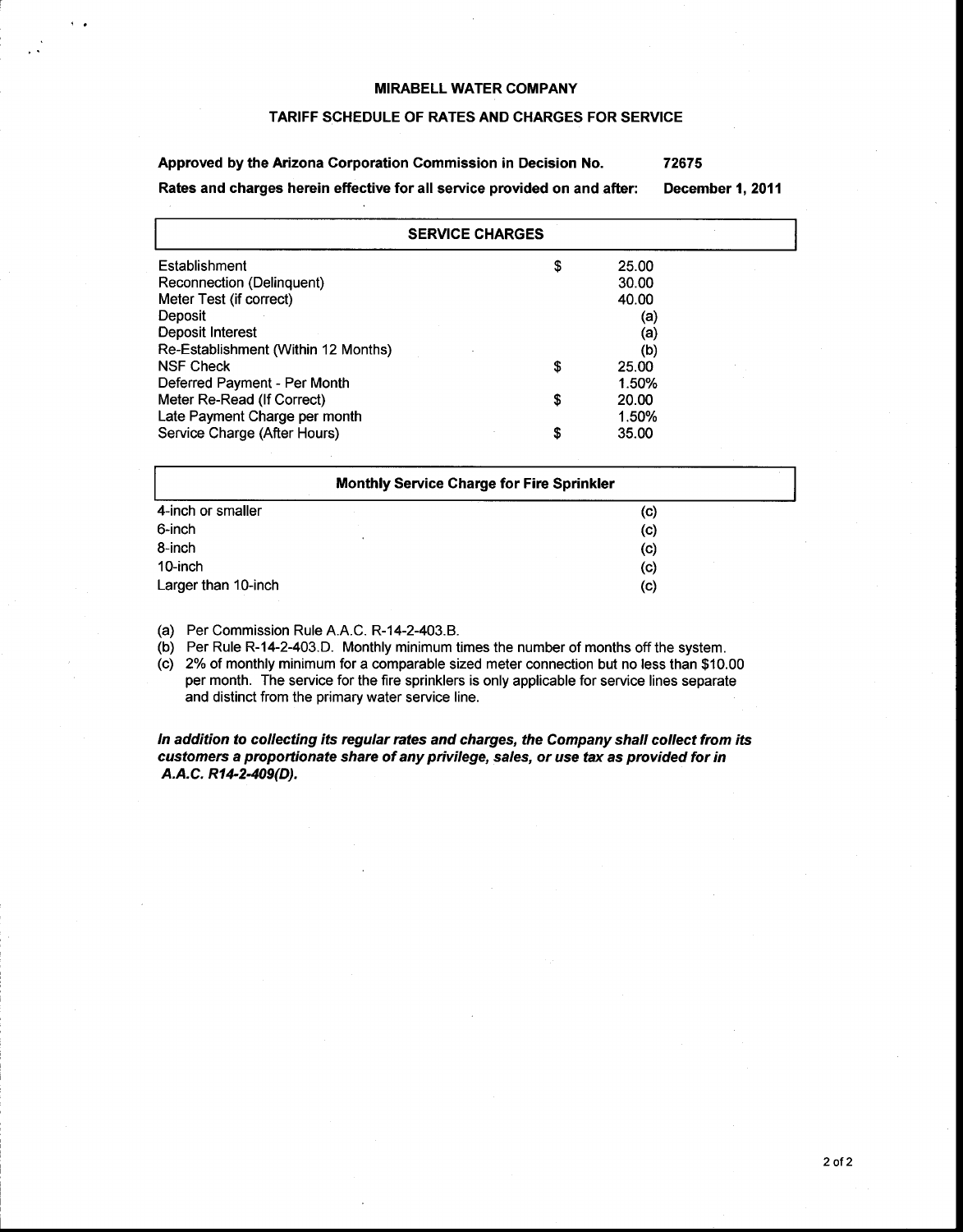## **TARIFF SCHEDULE OF RATES AND CHARGES FOR SERVICE**

## To the Customers of Mirabell Water Company:

I

This notice contains the tariff schedule of rates and charges referenced in Docket No. W-02368A-11-0185 that were approved by the Arizona Corporation Commission in Decision No. 72675 on November 8, 2011, with rates and charges herein effective for all service provided on and after December 1, 2011.

| <b>MONTHLY USAGE CHARGES</b>  |                                            |  |  |
|-------------------------------|--------------------------------------------|--|--|
| $5/8 \times 3/4$ - Inch Meter | \$<br>20.00                                |  |  |
| 3/4 - Inch Meter              | 30.00                                      |  |  |
| 1 - Inch Meter                | 50.00                                      |  |  |
| 1 1/2 - Inch Meter            | 100.00                                     |  |  |
| 2 - Inch Meter                | 160.00                                     |  |  |
| 3 - Inch Meter                | 320.00                                     |  |  |
| 4 - Inch Meter                | 500.00                                     |  |  |
| 6 - Inch Meter                | 1,000.00                                   |  |  |
|                               |                                            |  |  |
|                               | <b>COMMODITY RATES (PER 1,000 GALLONS)</b> |  |  |

| $5/8 \times 3/4$ and $3/4$ -Inch Meters<br>1 - 2,000 Gallons<br>2,001 to 8,000 Gallons<br>Over 8,000 Gallons | \$ | 2.50<br>4.35<br>8.00 |  |
|--------------------------------------------------------------------------------------------------------------|----|----------------------|--|
| All other Meter sizes<br>1 to 10,000 Gallons<br>Over 10,000 Gallons                                          | S  | 4.35<br>8.00         |  |
| Temporary management fee surcharge<br>- per month all meter sizes - from<br>December 2011 through April 2013 | S  | 10.00                |  |

| <b>SERVICE LINE AND METER INSTALLATION CHARGES</b> |   |                                       |    |                     |      |                      |  |                      |
|----------------------------------------------------|---|---------------------------------------|----|---------------------|------|----------------------|--|----------------------|
| (Refundable pursuant to A.A.C. R14-2-405)          |   | <b>Service Line</b><br><b>Charges</b> |    |                     |      | <b>Meter Charges</b> |  | <b>Total Charges</b> |
| 5/8-inch x 3/4-inch Meter                          | S | 430.00                                | -S | 130.00              | - \$ | 560.00               |  |                      |
| 3/4-inch Meter                                     |   | 430.00                                |    | 230.00              |      | 660.00               |  |                      |
| 1-inch Meter                                       |   | 480.00                                |    | 290.00              |      | 770.00               |  |                      |
| 1 1/2-inch Meter                                   |   | 535.00                                |    | 500.00              |      | 1.035.00             |  |                      |
| 2-inch Turbine Meter                               |   | 815.00                                |    | 1.020.00            |      | 1,835.00             |  |                      |
| 2-inch Compound Meter                              |   | 815.00                                |    | 1,865.00            |      | 2.680.00             |  |                      |
| 3-inch Turbine Meter                               |   | 1.030.00                              |    | 1.645.00            |      | 2,675.00             |  |                      |
| 3-inch Compound Meter                              |   | 1.150.00                              |    | 2.520.00            |      | 3.670.00             |  |                      |
| 4-inch Turbine Meter                               |   | 1.460.00                              |    | 2.620.00            |      | 4.080.00             |  |                      |
| 4-inch Compound Meter                              |   | 1,640.00                              |    | 3.595.00            |      | 5,235.00             |  |                      |
| 6-inch Turbine Meter                               |   | 2.180.00                              |    | 4.975.00            |      | 7.155.00             |  |                      |
| 6-inch Compound Meter                              |   | 2,300.00                              |    | 6.870.00            |      | 9.170.00             |  |                      |
| Over 6-inch Meters                                 |   | <b>Actual Costs</b>                   |    | <b>Actual Costs</b> |      | <b>Actual Costs</b>  |  |                      |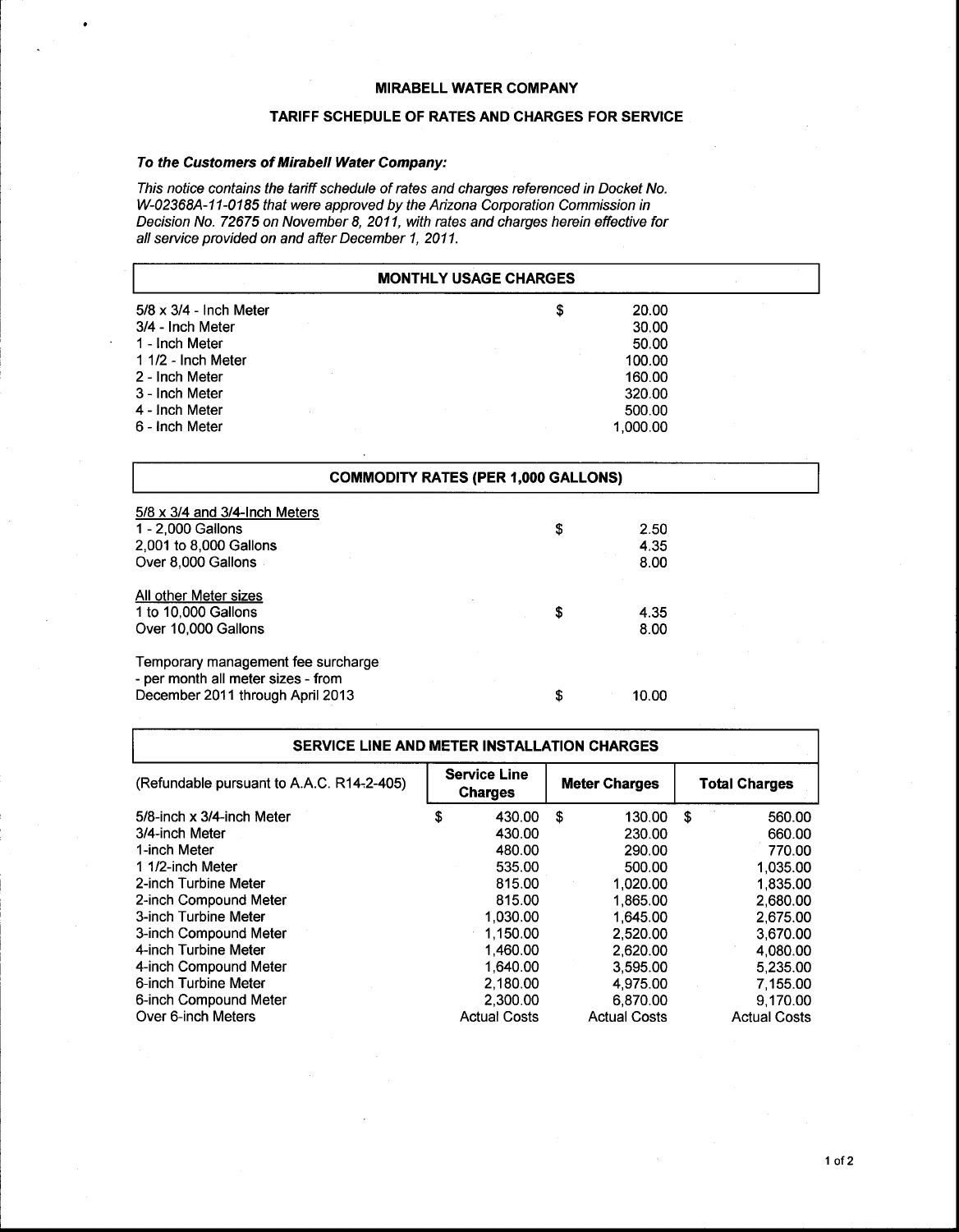#### **TARIFF SCHEDULE OF RATES AND CHARGES FOR SERVICE**

#### *To the Customers of Mirabell Water Company:*

*This notice contains the tariff schedule of rates and charges referenced in Docket No. W-02368A-11-0185 that were approved by the Arizona Corporation Commission in Decision No. 72675 on November 8, 201 I, with rates and charges herein effective for all service provided on and after December I, 201 I.* 

| <b>SERVICE CHARGES</b>              |    |       |  |
|-------------------------------------|----|-------|--|
| Establishment                       | S  | 25.00 |  |
| Reconnection (Delinquent)           |    | 30.00 |  |
| Meter Test (if correct)             |    | 40.00 |  |
| Deposit                             |    | (a)   |  |
| Deposit Interest per annum          |    | (a)   |  |
| Re-Establishment (Within 12 Months) |    | (b)   |  |
| <b>NSF Check</b>                    | \$ | 25.00 |  |
| Deferred Payment - Per Month        |    | 1.50% |  |
| Meter Re-Read (If Correct)          | \$ | 20.00 |  |
| Late Payment Charge per month       |    | 1.50% |  |
| Service Charge (After Hours)        | \$ | 35.00 |  |

| <b>Monthly Service Charge for Fire Sprinkler</b> |                        |  |  |  |  |
|--------------------------------------------------|------------------------|--|--|--|--|
| 4-inch or smaller                                | $\left( $              |  |  |  |  |
| 6-inch                                           | (c)                    |  |  |  |  |
| 8-inch                                           | $\left( \circ \right)$ |  |  |  |  |
| 10-inch                                          | (c)                    |  |  |  |  |
| Larger than 10-inch                              | (c)                    |  |  |  |  |

(a) Per Commission Rule A.A.C. R-14-2-403.B.

(b) Per Rule R-14-2-403.D. Monthly minimum times the number of months off the system.

(c) 2% of monthly minimum for a comparable sized meter connection but no less than \$1 0.00 per month. The service for the fire sprinklers is only applicable for service lines separate and distinct from the primary water service line.

*In addition to collecting its regular rates and charges, the Company shall collect from its customers a proportionate share of any privilege, sales, or use tax as provided for in A.A. C. R14-2-409(D).*